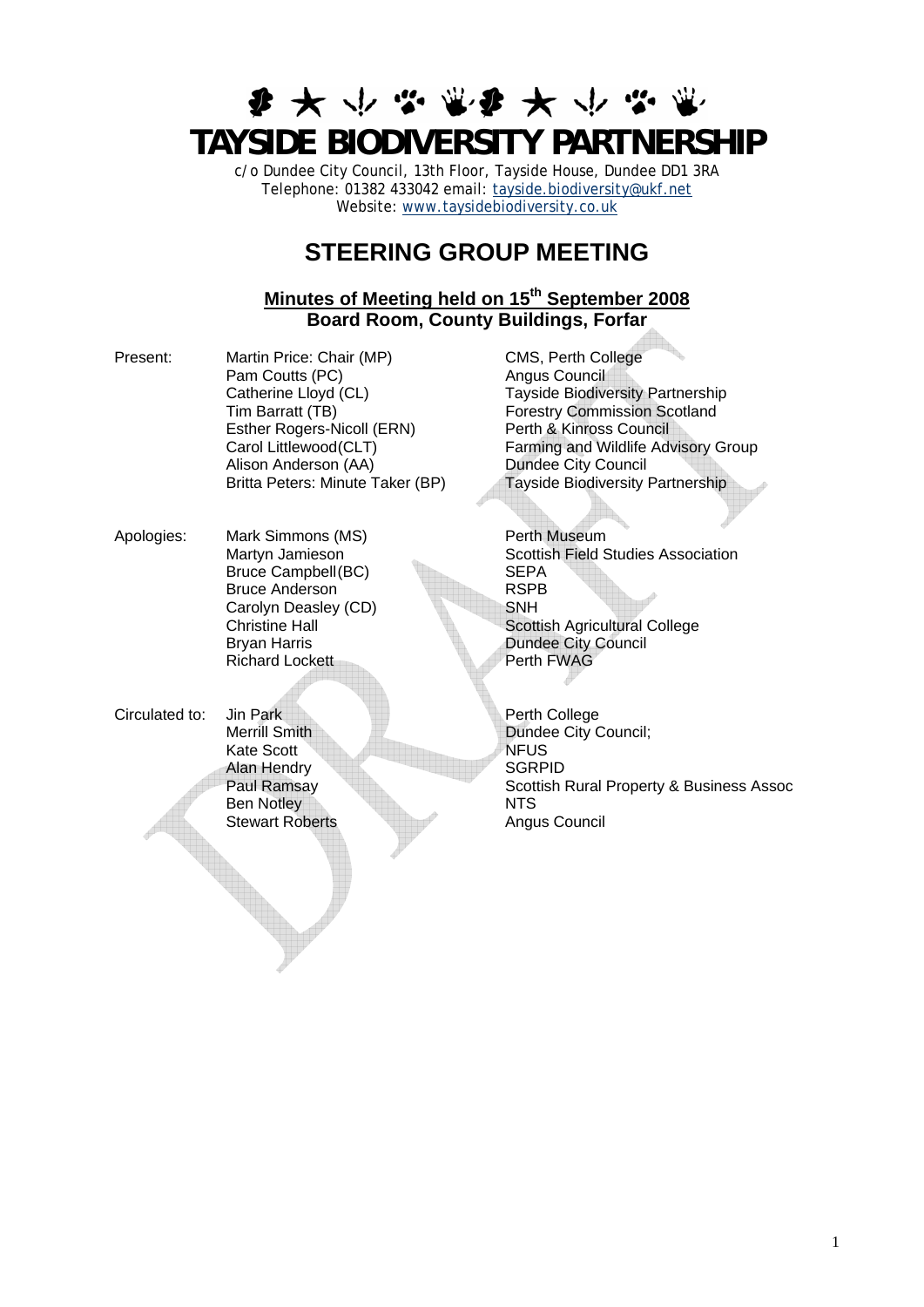#### **1. Apologies & Welcome**

As above. MP welcomed Britta Peters as minute taker. She is working on a temporary basis with the Partnership.

#### **2. Minutes of the previous meeting 17th June 2008.** All attendees were happy to accept these

#### **3. Matters arising**

Still as per minutes 17/06/08.

Planning Manual – CD had asked for a number of inaccuracies to be corrected before distribution and for the current version to be removed from the website in the meantime. This had been done.

#### **4. Sub Group Leaders' Project Proforma Reports / Future Actions Updates**

#### *Urban:*

CL reported that the People's Millions funding which Dundee City Council had bid for (£50,000) for the Dundee Orchard Trail had been rejected; £10,000 funding applied for instead. Also advised that an SNH/SEPA Seminar on Invasive Species is to be held on 11<sup>th</sup> November. CL also confirmed that she had arranged for The Living Roof DIY Guide to be officially launched in Scotland at a public workshop to be held (hopefully in Dundee) on 21<sup>st</sup> February 2009; Dusty Gedge had confirmed his willingness to give a presentation to the "Biodiversity & Greenspace" Seminar planned for  $20<sup>th</sup>$  February. Angus Council has agreed to host this in Forfar. Funding will be needed to bring two key speakers from London (Dusty Gedge and Edward Mayer); CL would welcome advice on this.

### **ACTION: ALL to advise re. seminar/workshop funding**

CL reported on the success of the ZOOM project – c950 packs have been sent and completed survey forms are being returned; a reminder will be sent to all participants soon. AL agreed that a reprint of the survey form would be undertaken (funded by the sub-group budget) and hoped the survey could continue next year. The ZOOM project is beginning to lead to the practical 'Bee Wild' Project which will hopefully get under way in 2009. CL gave update of the Tayside Swift Project and acknowledged the help of Stephanie Shaw, a Dundee University student placement, who input much of the existing data into a new database.

### *Woodlands:*

TB reported that Mike Strachan is keen to become involved in Green Tourism project. Woodland Management Project - Scottish Coordinator to survey woods to see what is potentially there (breeding grounds etc). Woodland Management Awareness: BIFF project to be implemented soon; Management of Non-Timber Forestry Products: event planned this autumn with links to BIFF; Red Squirrel Conservation on track; Tayside Wildlife Tree Project – Rachael Higgins has offered to help design the education pack; Tayside Woodland Grazing Initiative - Oak & Juniper Woodland Project up and running; Ancient Tree Hunt - being pushed by Woodlands Trust - involving children actively; new pro-active contractor (Harriet) just taken on by National Trust to record trees; Tayside Juniper Project - long term project, another 3 years' funding achieved via the SITA Tayside Biodiversity Action Fund; TB reported on the proposed Aspen Project and advised that a conference on the subject is to be held in Cairngorms in early October; he will give subsequent feedback.

Carse of Gowrie Orchard Project – excellent training courses held recently (set up and administered by the Partnership). Suggestion made for further tree grafting and pruning courses; funds now available to go ahead with other key projects in the Carse; lots of interest shown from the orchard owners, local organisations and individuals (including producers). CL had applied to LEADER to ensure the Orchard Festival runs smoothly; John Hancox to run with specific projects over 5 days of the Festival. The grant has been match-funded by Forestry Commission Scotland/Perth & Kinross Countryside Trust. This will enable fruit tree planting to go ahead in some Carse communities. CL circulated the draft Apple Day posters/programme and reported on upcoming events. Suggestion made to place posters in farmshops, garden centres (Dobbies etc). CL reported back on the international orchard conference she had attended recently in Sheffield (funded by the FCS): Dr Crispin Hayes had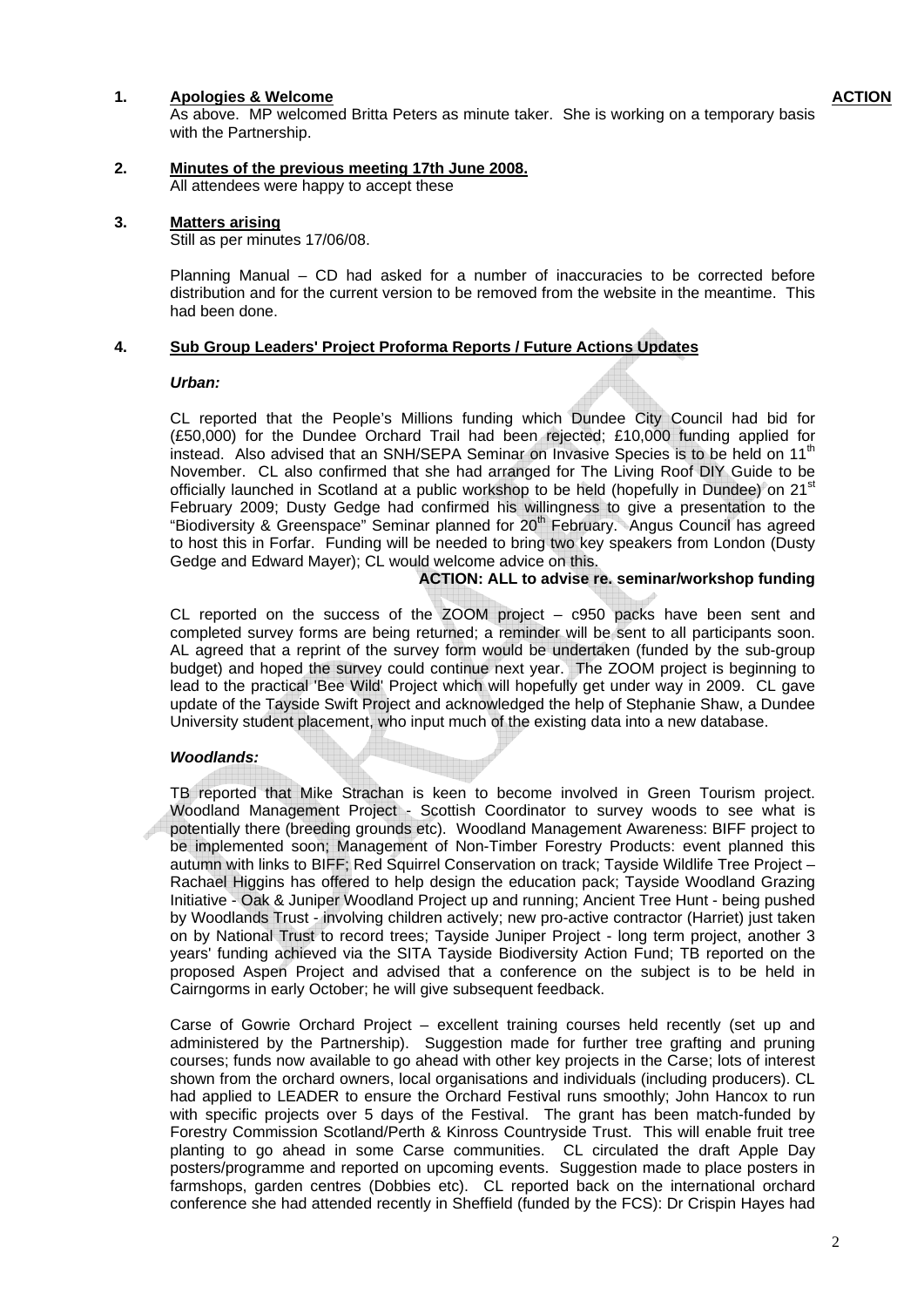given a paper on the Carse Orchards. First draft of HAP received; focussing mainly on the Carse, the Plan now needs to be widened to include the rest of Tayside. Suggestion made to copy a similar German apple project where local varieties of apples are dried; this also happens in the Czech Republic with smoked apple slices.

### *Coast & Estuaries:*

CL advised that a Coast & Estuaries Sub Group Meeting is to be held in late October or early November; it has been difficult to get key members to agree on a suitable date. Reported that no update had been received on the Dune Habitat Restoration. In respect of the Tayside Terns Project CL reported that the Tern raft is in place and was used immediately by birds. A second raft might be put in place as project was successful; no SNH update on this as yet. CL advised that a progress report in respect of the proposed Firth of Tay Wader and Wildfowl Audit is due at the next meeting.

### *Water & Wetland:*

CL had received an e-mail from Bruce Campbell saying that owing to promotion he was handing over to colleague Ian Lorimer as Sub-Group Leader. Short report will be incorporated into the next Priorities update following a sub-group meeting (end September).

### *Farmland & Upland:*

No report possible on upland projects as Martyn Jamieson had not been in touch; Christine Hall is working on a watervole project at Kindrogan. Butterfly Conservation is keen to start a butterfly project, subject to funding.

#### **ACTION: MJ to update on Upland projects**

Farmland – CLT reported on the Barn Owl Project: 10 further visits have been funded. 4 barn owl, 3 kestrel and 3 jackdaw chicks have been found in the boxes currently in place. Most boxes will be used as winter roosts before they are used for nesting but they have proved to be very successful already. CLT circulated map showing barn owl range (information collected over a 4-year survey period). This shows a 1½ to 2 km diameter around sightings to ensure sites cannot be immediately identified. This will go on the TBP website in due course. Mitigation should be requested before new development goes ahead.

Calcareous Grassland event (Blair Atholl): the afternoon attendance was not as good as hoped for, but all those who attended found the walk very interesting (and the networking excellent). The public attendance was not great at the evening event; in future perhaps the title of the walk could be changed to reflect "butterflies and bees" rather than "calcareous grassland".

The Tree Sparrow Project is coming to an end and loose ends need to be tied up; Angus Schools currently involved, Monikie School possibly involved in future.

Saving the small blue butterfly – likelihood of this project being started properly in 2009.

Other projects are currently on hold due to lack of funding.

At the last sub-group meeting (which MP attended), it was agreed to ask Martin Robinson, a well-known consultant to undertake the preparation of an up-to-date species and habitat matrix for Tayside. CL and MS had already discussed the possibility of a student placement undertaking some of this work in early 2009 as an updated species list, in particular, is urgent to achieve for Tayside. The new matrix would highlight species and habitats suitable for inclusion in a revised Tayside Regional Priorities list, taking into consideration the project proforma habitats and species chosen for 2007-10. Originally the sub-group had been led to believe that the list had to be passed to the RPAC in October. After the meeting SNH reported that a similar piece of work was being undertaken on a Scotland-wide basis by their policy / advice officers. In the interests of resource efficiency, SNH therefore suggested that it would be prudent to wait until this was completed before working on a list for Tayside.

CL reported on the Scottish Biodiversity Officers' Network meeting where SNH had given a presentation on the compilation of the Scottish Species and Habitats List. Brigid Primrose,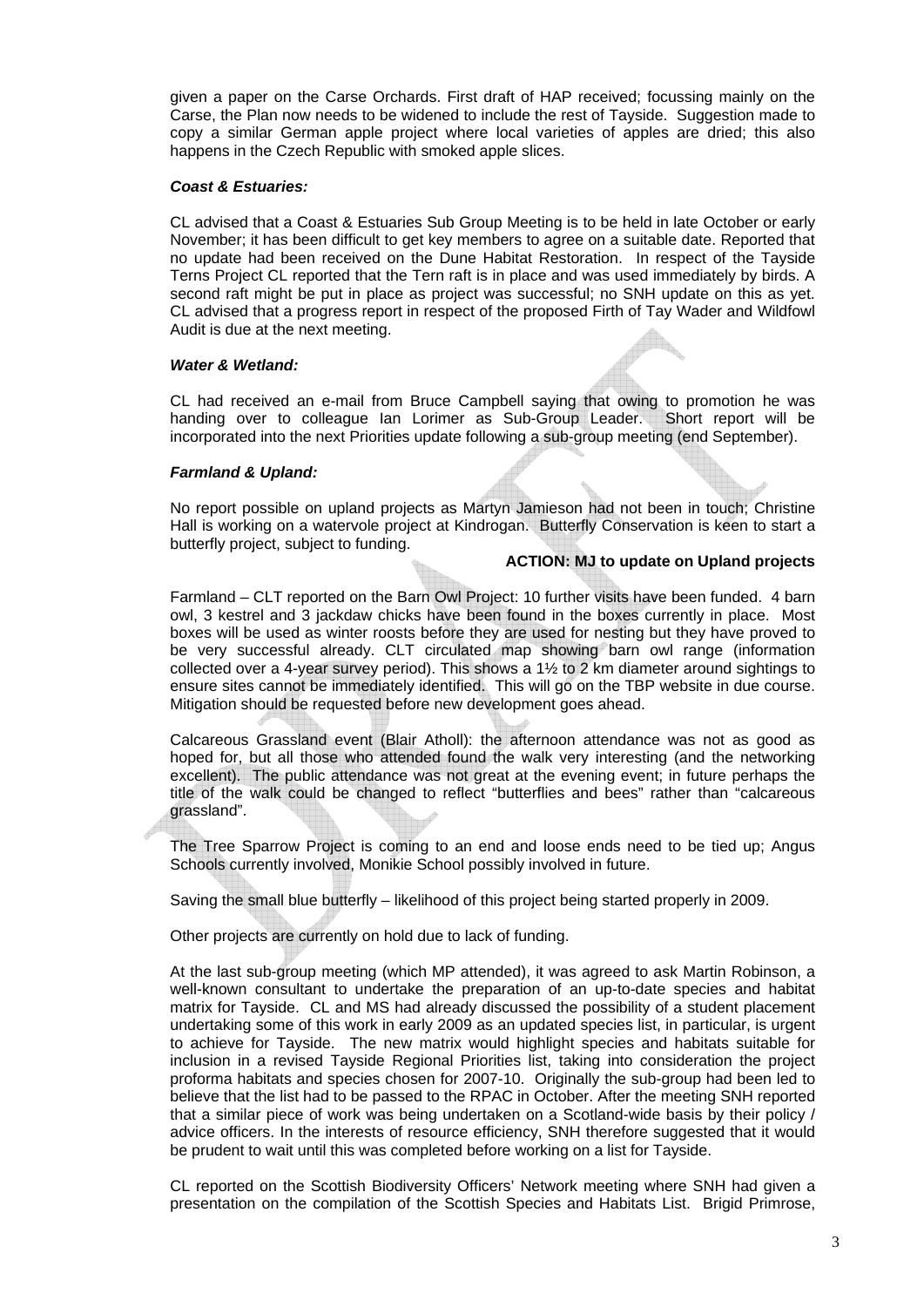SNH, had subsequently sent the Partnership a lot of information (attached with the minutes). The various lists were discussed at length and various suggestions were made. It was agreed that Martin Robinson would be asked to update the Excel lists once the information has been received for Tayside (from the SNH Scotland-wide list). As this will be a much shorter task, funding could come from the amalgamated Farmland/Upland sub-group budgets.

MP suggested that direct correspondence was to be made with Syd House, as chair of the RPAC, about what is needed and an agreeable time agenda set. It was pointed out that the Management Team does not need to be involved in this as funding is to come directly from the Sub-group budget. CL to speak to Martin Robinson re costing after all relevant information has been received from Syd. CL also to write to MR with precise instructions (overseen by MP for clarity). Management Group to be contacted to see if they have any objections. All sub-groups (bar the Education sub-group) will be involved in deciding the final proposed Tayside RPAC list.

### **ACTION: CL to speak to Syd House and contact Martin Robinson again ACTION: Management Team to discuss**

### *Education:*

**5** 

CL said that the ongoing Angus Sheltered Housing and Hospital Project is successful, but the Perth & Kinross Rangers were still having difficulty in setting up a similar project. She has liaised with the BBRSC (Biotechnology and Biological Sciences Research Council UK) to bring the national exhibition "Biodiversity – What On Earth is It" to Dundee for 3 months next year. The Partnership had been asked if it would like to take the two slots for the Café Science book review/author debate at Sensations in April/May 2009. This would coincide with both the Biodiversity Festival and Scottish Biodiversity Week. One author would go to Borders (Dundee) to be available for signing. CL asked Steering Group for as many ideas for the Tayside Biodiversity Festival as possible (1st to 10th May 2009), bearing in mind that most Ranger Services will be publishing their "What's On" guides soon. MP informed re Rural Biodiversity Policy and Action Needs event which is to take place 13th May.

### **ACTION: ALL to send Festival ideas/proposals to CL ACTION: MP to circulate details regarding 13th May event**

CL further reported that the Scottish Biodiversity Week date (to coincide with International Biodiversity Day on 22nd May) has still not been confirmed and that there was an unpopular suggestion that the national event be re-named "Scottish Nature Week". The Dundee Law Geodiversity trail still has no funding. The Mammal Atlas has been delayed - McManus Gallery still keen to make links. As there is no funding for the 'Countryside on Wheels' project this is unlikely to go ahead, but the Bee Wise project is likely to begin in 2009.

#### **6**  *Further Actions:*

The continuing lack of a Tayside Biodiversity Records Centre was discussed. TB to supply Borders Council Plan on how the recording of species is done there (mapping) and Shelley McCann will be invited to give a presentation/short talk on what she is achieving in Perth & Kinross Council and how she is carrying out species and habitats recording.

#### **ACTION: ERN to contact Shelley McCann**

#### **7**  *BARS:*

CL reported that Stephanie Shaw had spent two weeks in the office at the beginning of September and successfully input all the project proforma targets/actions. It was agreed that she would be asked to return for one week during the Christmas holidays to input the SITA TBAF actions. The next Management Team meeting to agree budget for SS work during Christmas holidays.

#### **ACTION: Management Team to discuss**

#### **8**  *SITA TBAF Funding*

Money for this year has almost been spent – only small projects can apply for 2008-09 funding, but project funding for 2009 can be considered now. Funds are to keep flowing for the foreseeable future (as per information from Andrew Saunders of SITA). Investment in Scotland is to continue. This is on a much smaller scale in Scotland (in the hundred thousands) compared to investment in England (millions of pounds). There may be a